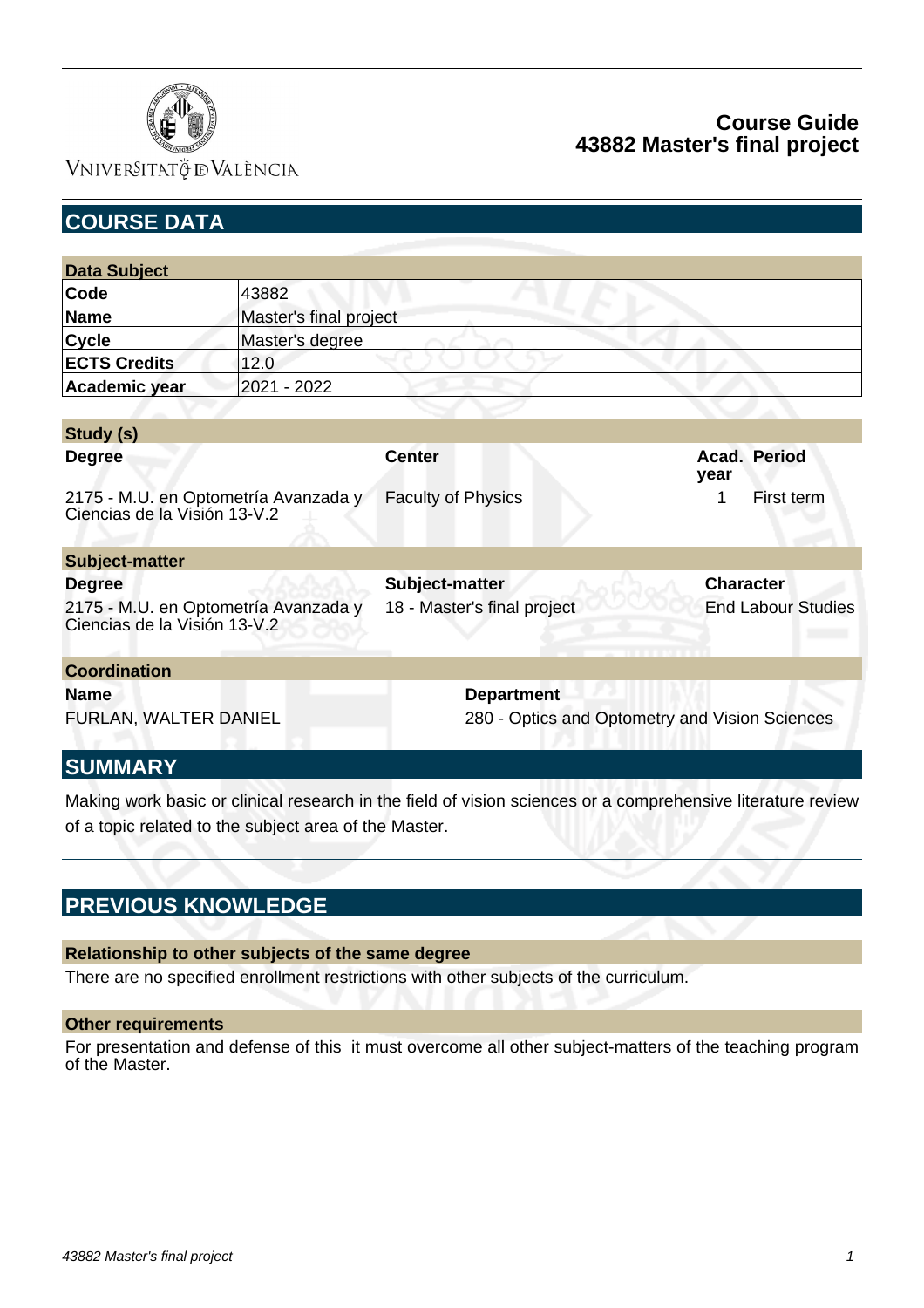### **Course Guide 43882 Master's final project**



### VNIVERSITATÖ ID VALÈNCIA

# **OUTCOMES**

#### **2175 - M.U. en Optometría Avanzada y Ciencias de la Visión 13-V.2**

- Students can apply the knowledge acquired and their ability to solve problems in new or unfamiliar environments within broader (or multidisciplinary) contexts related to their field of study.
- Students are able to integrate knowledge and handle the complexity of formulating judgments based on information that, while being incomplete or limited, includes reflection on social and ethical responsibilities linked to the application of their knowledge and judgments.
- Students can communicate their conclusions, and the knowledge and rationale underpinning these, to specialist and non-specialist audiences, clearly and unambiguously.
- Students have the learning skills that will allow them to continue studying in a way that will be largely self-directed or autonomous.
- Students have the knowledge and understanding that provide a basis or an opportunity for originality in developing and/or applying ideas, often within a research context.
- Know how to work in multidisciplinary teams reproducing real contexts and contributing and coordinating their own knowledge with that of other branches and participants.
- Participar en debates y discusiones, dirigirlos y coordinarlos y ser capaces de resumirlos y extraer de ellos las conclusiones más relevantes y aceptadas por la mayoría.
- Utilizar las distintas técnicas de exposición -oral, escrita, presentaciones, paneles, etc- para comunicar sus conocimientos, propuestas y posiciones.
- Proyectar sobre problemas concretos sus conocimientos y saber resumir y extractar los argumentos y las conclusiones más relevantes para su resolución.
- Tener capacidad de análisis crítico de la información especializada en los ámbitos propios del máster.
- Tener un compromiso ético y responsabilidad social, tanto en lo que compete a la componente asistencial ligada a la profesión de óptico-optometrista como a lo que respecta a la investigación clínica.
- Tener capacidad de trabajo en equipos multidisciplinares en el área de las ciencias de la salud.
- Conocer la legislación aplicable en el ejercicio profesional, con especial atención a las materias de de igualdad de género entre hombre y mujeres, derechos humanos, solidaridad, protección del medio ambiente y fomento de la cultura de la paz.

Knowing how to perform a study of basic type, clinical or literature review on a topic of vision science.

## **DESCRIPTION OF CONTENTS**

#### **1. MASTER'S FINAL PROJECT**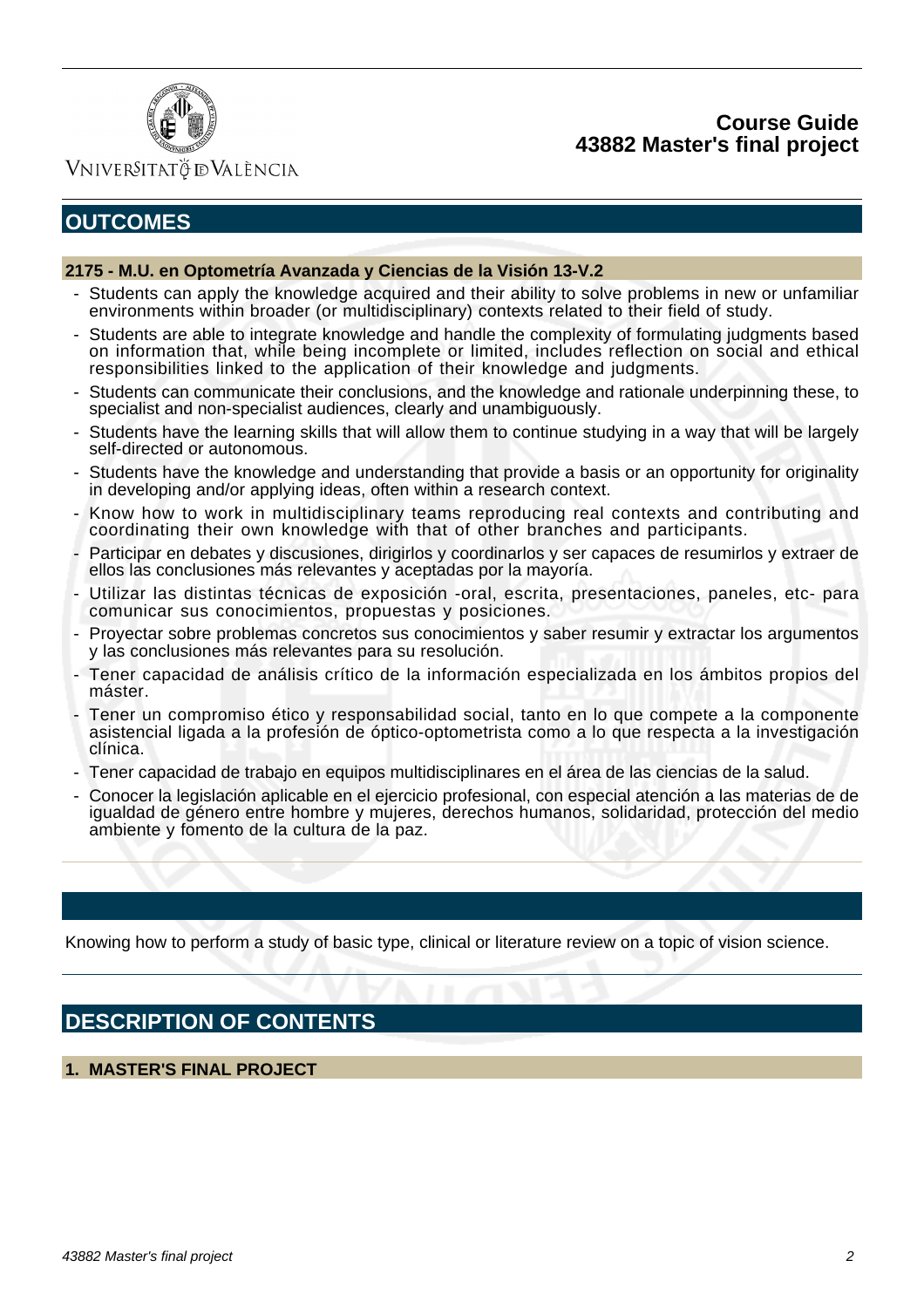### **Course Guide 43882 Master's final project**



#### VNIVERSITATÖ ID VALÈNCIA

The aim of this work is the study of a particular topic of Optometry and may be transverse or specific. This work, which will always be supervised by a college tutor, it will provide knowledge and practical application of the principles and methodologies of Optometry, and the acquisition of skills and competencies described in the general objectives of the title. It will be done in the following ways:

Research work:

- Bibliographical research, delving into a specific topic not developed during the master studies.

- Introduction to research: study from a theoretical or experimental problem to be performing experiences, measures or modeling.

Clinical research work:

- Work which can be linked to external practices and studies based on populations. These studies, practical application, may be of pathological prevalence of trials clinical, population statistics, etc.

# **WORKLOAD**

| <b>ACTIVITY</b>                                      | <b>Hours</b> | % To be attended |
|------------------------------------------------------|--------------|------------------|
| <b>Graduation project</b>                            |              | 100              |
| *Realización del Trabajo Fin de Máster               | 275,00       |                  |
| Seguimiento i tutorización del Trabajo Fin de Máster | 23,00        |                  |
| Presentación y defensa del Trabajo Fin de Máster     | 2,00         |                  |
| <b>TOTAL</b>                                         | 300,00       |                  |

## **TEACHING METHODOLOGY**

Individualized tutoring: to be conducted both in person or online through the mechanisms offered by the Virtual Classroom of the University of Valencia.

Work of student: project development, working memory or clinical cases and their writing and oral presentation of it with the support of audiovisual media to consider the pupil or student.

## **EVALUATION**

Memory assessment Master's Thesis and its presentation and tribunal defense appointed for that purpose

## **REFERENCES**

#### **Basic**

- Sierra, R. TESIS DOCTORALES Y TRABAJOS DE INVESTIGACION CIENTIFICA. Editorial Paraningo, 1998.
- Senra Varela, A. LA TESIS DOCTORAL DE MEDICINA. Editorial Díaz de Santos, Madrid, 2008.
- Faus F, Santainés E. BÚSQUEDAS BIBLIOGRÁFICAS EN BASES DE DATOS. PRIMEROS PASOS EN INVESTIGACIÓN EN CIENCIAS DE LA SALUD + ACCESO ONLINE. Editorial Elsevier, 2013.
- García J, Jiménez F, Arnau M, Ramírez Y, Lino L. INTRODUCCIÓN A LA METODOLOGÍA DE LA INVESTIGACIÓN EN CIENCIAS DE LA SALUD. Editorial MCGRAW HILL, 2011.